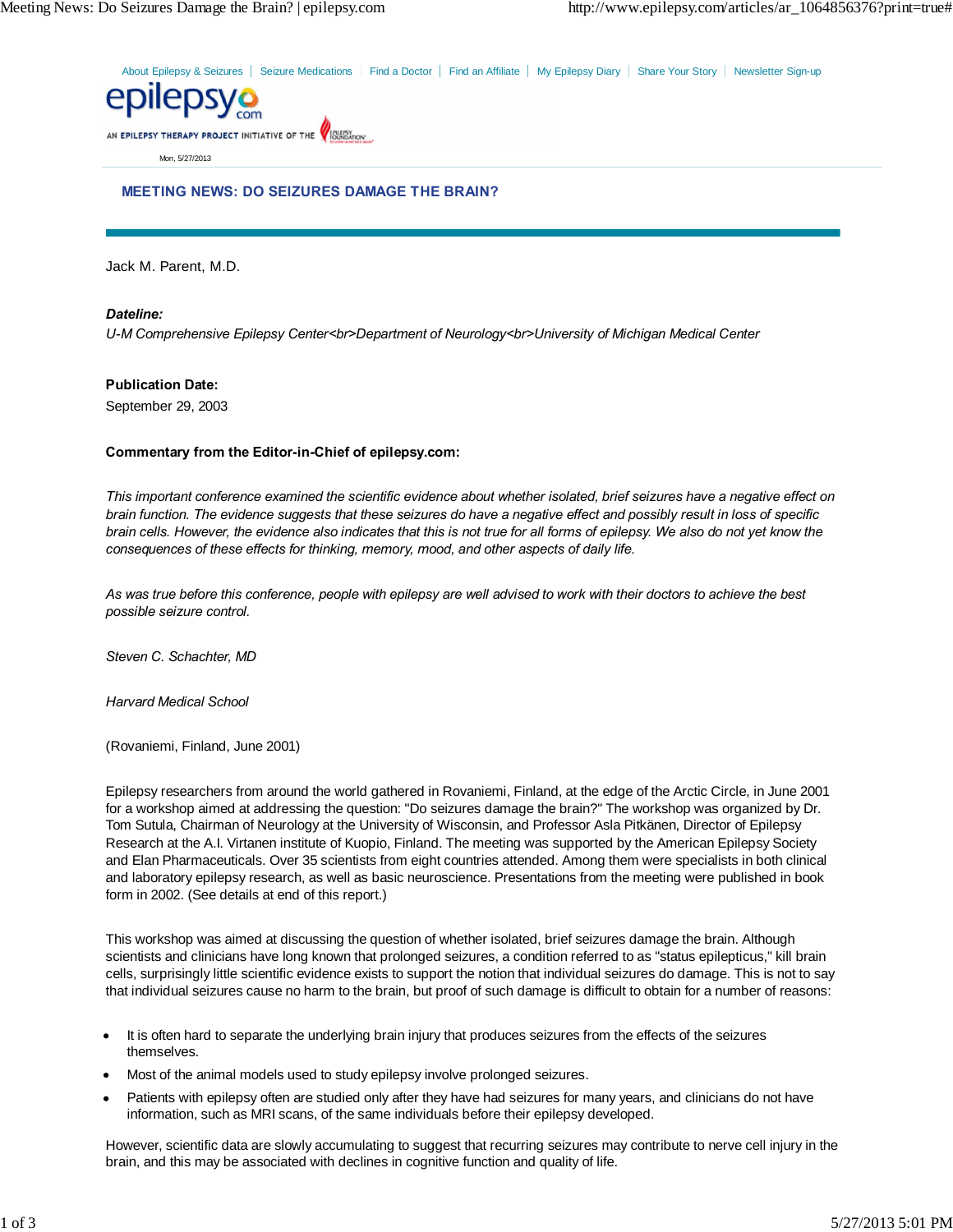# **Animal models of epilepsy**

On the first day, investigators discussed experimental studies using animal models of epilepsy, typically laboratory rodents (rats and mice) in which seizures are induced and subsequent changes in the brain are measured. One way to assess whether seizures cause damage is to see if epileptic animals have fewer nerve cells in specific brain areas. Researchers count the cells using sophisticated computerized statistical analyses, a technique known as unbiased stereology. This technique presents significant technical challenges, however, because the brain (unlike other organs) contains irregularly shaped structures that have many different cell types.

In some experiments, electrical stimulation is used to induce seizures in rats (referred to as "electrical kindling"). These studies have shown that certain populations of brain cells may die after single or repeated brief seizures. Molecular signals inside nerve cells lead to their death. Researchers have identified many of the chemical pathways where this occurs. As a result, it may be possible to develop "neuroprotective" medical treatments specifically to prevent this kind of injury.

These studies have also shown that certain genes may protect the brain or make it more susceptible to injury after seizures. By comparing strains of mice in which many brain cells die after seizures with other strains of mice in which the same nerve cells survive, scientists are now on the trail of a number of these important genes.

Epileptic seizures adversely alter brain function in other ways besides killing cells. Rewiring of brain circuitry and the birth of new brain cells (neurons and glia) both may lead to seizures. The discussion at the end of the first day concentrated on definitions of damage and potential improvements in animal models used to study epileptic brain injury.

#### **Studies in humans**

The second day was focused on studies of epilepsy in individuals or populations. Many of the presentations concentrated on the use of brain MRI to measure injury after recurrent seizures. By using new MRI techniques, such as MRI volumetry or magnetic resonance spectroscopy (MRS), researchers can measure changes in the brain over time during the course of epilepsy.

Others discussed the role of prolonged seizures in early life as a risk factor for the later development of epilepsy. An important study being carried out at Duke University Medical Center is identifying infants and young children with prolonged seizures induced by fever (febrile status epilepticus). The researchers are performing a series of MRI scans on each of these children over a number of years, trying to find out whether brain damage is already present and whether those who go on to develop recurrent seizures will have further nerve cell injury.

Some presentations described studies of epileptic human brain tissue removed during surgery to treat focal epilepsy (mainly temporal lobe epilepsy). For many years we have known that in epilepsy certain nerve cells are lost in specific areas of the brain, such as the hippocampus, but these studies are showing that the amount of damage may depend upon the age at which the epilepsy began. The researchers discussed the importance of correlating findings in animal studies with research on human epilepsies.

Exciting new research is aimed at simultaneously measuring changes in the expression (the amount of protein a gene produces) of hundreds of genes after seizures. This new technology, referred to as genetic microarrays, or "gene chips," offers great potential for providing insight into the effects of epilepsy on the brain at the level of individual molecules.

#### **The effects of seizures during early life**

The third day of the workshop was devoted to animal models of childhood epilepsy and changes in the brain caused by seizures during early development. Research performed over several decades suggests that seizure-induced brain injury is highly dependent upon developmental age, with the juvenile and adult brain being more susceptible to damage and rewiring after seizures than the brain of the newborn.

Recent animal studies indicate that seizures early in life adversely affect learning and memory performance during adulthood. Experiments using animal models of prolonged febrile seizures in infancy (seizures induced by high fevers) have found that this type of seizure may lead to changes in brain structure and function that persist for many months.

Group discussions focused on the importance of studying the effects of seizures during early life, and determining why